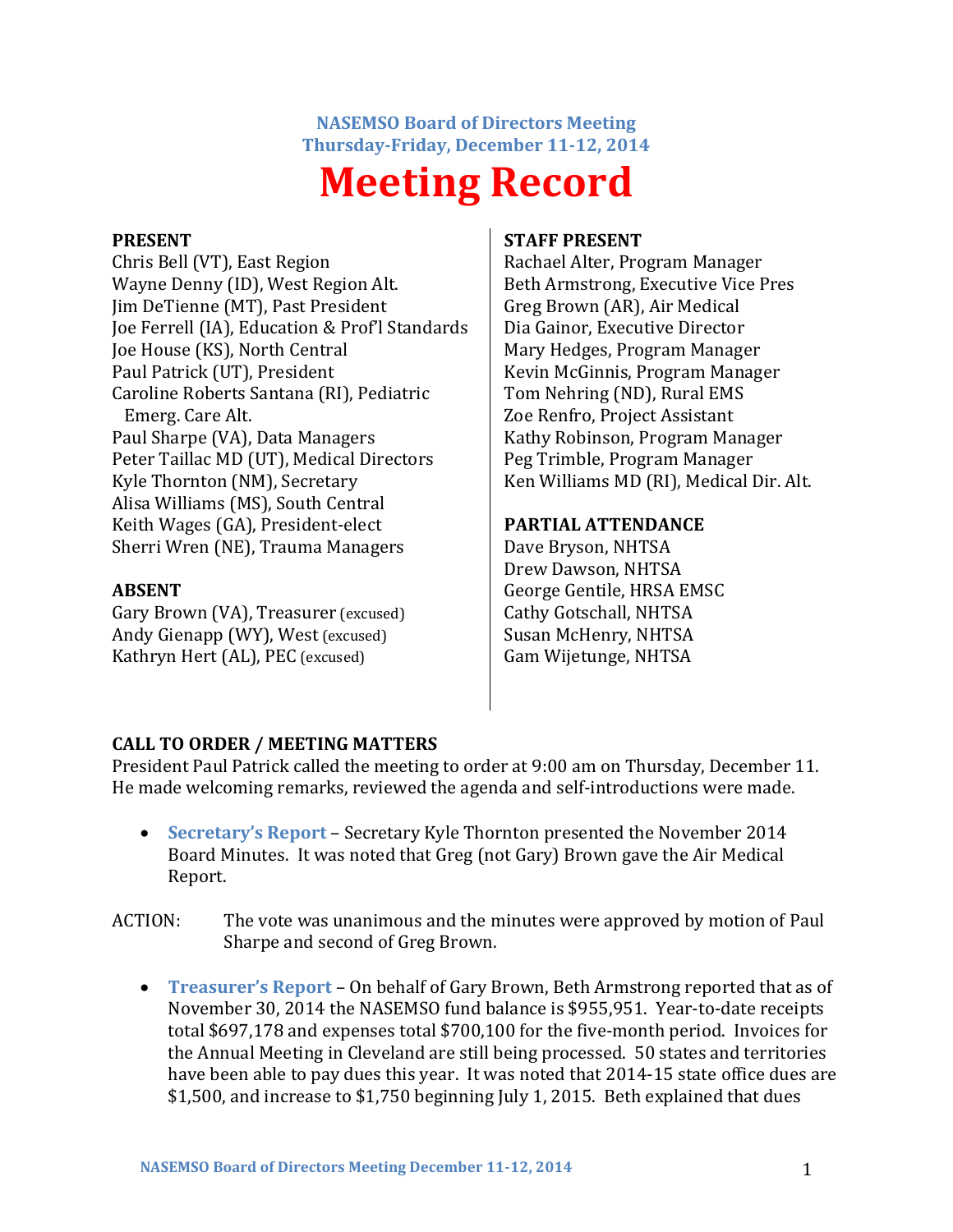revenue is a very small portion of the NASEMSO budget, which relies significantly on federal partner funding to sustain activities and projects.

Peter Taillac presented a request to support an executive committee of the National Evidence-Based Guidelines (EBG) Strategy project. Estimated costs are \$1,800 annually to support a representative to attend meetings and participate. Additional requests: Communications Committee to attend APCO/NENA \$3,000; six MIH-CP trips; CoPEM meeting representation (Cindy Wright-Johnson); Rural EMS Committee – JCREC Learning Session – one trip (Kevin McGinnis); Trauma Managers Council – five reps to Joint Trauma Committee. It was estimated that total annual support requested is about \$17,000.

- ACTION: Chris Bell moved, seconded by Paul Sharpe to use current project budgets such as EBG CAP-X and the Committee/Liaison Support budget to accommodate these activities. The motion passed with unanimous support.
- ACTION: Keith Wages moved, seconded by Chris Bell to support EMS on the Hill Day with \$1,000. The motion passed with unanimous support.
	- **Councils & Committees Schedule** the group compiled a master schedule of all recurring meetings.

## **COUNCIL REPORTS**

- **Data Managers** Paul Sharpe reported implementation of NEMSIS 3.0 is their top focus. The new national EMS data set will be much more comprehensive, going from incident reporting into the entire healthcare system. Priorities are implementation including improving mentoring, data output and the group is ready to assist with research. NEMSIS 3.0 has added critical care and air medical data points, but not much so far for community EMS.
- **Education & Professional Standards** Joe Ferrell reported that the Council is focusing on the value of continuing education delivered via distance format, and also continued competencies. The third priority is background checks and criminal investigations. They mentor new members constantly due to high level of personnel turnover. Joe and Kathy shared with the Board that the Council submitted several comments and recommendations to revise CoAEMSP standards.
- ACTION: The NASEMSO Board directed the E&PS Council submit NASEMSO standards revisions for CoAEMSP review in anticipation of receiving a final version for NASEMSO to endorse. This action was taken at the motion and second of Joe Ferrell and Paul Sharpe respectively. The vote was unanimous and the motion carried.
	- **Medical Directors** Peter Taillac presented the Council's priorities including a plan to maintain the model guidelines. The group is also addressing DEA clarification of prescribing/administering prescription drugs and the federal law, changing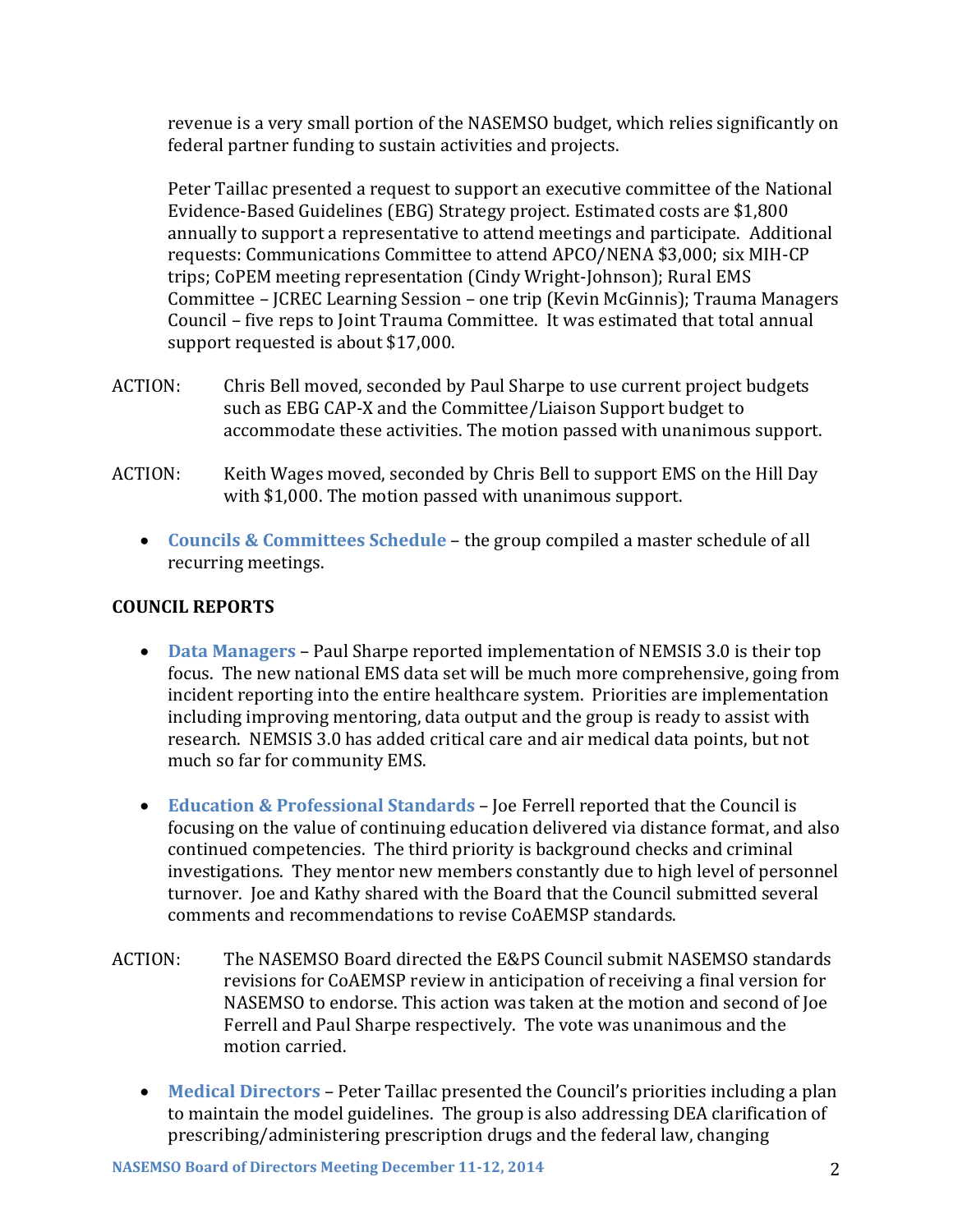paradigm of reimbursement for EMS, and improvements in Health Information Technology for better integration with other medical records.

- **Pediatric Emergency Care** Carolina Roberts Santana reported that their primary focus is follow-up to the action taken in Cleveland on evidence-based guidelines on transport of children, mentorship and pediatric disaster preparedness.
- **Trauma Managers** Sherri Wren shared that they will maintain their mentor program this year. Their priorities include collaboration, identifying their partners and champions, develop marketing ideas, strategies and up to 10 systematic goals. They will also continue work with the JTC and its plans (through Tim Held and Rob Seesholtz).

## **COMMITTEE REPORTS**

- **HITS** Dia Gainor presented a draft letter received from the National Transportation Safety Board presenting recommendations after the 2009 Mexican Hat Bus Crash. NASEMSO Board discussed signing on to this letter, versus submitting our own.
- ACTION: The NASEMSO Board directed Mary Hedges to work with NTSB staff to revise their draft letter to reflect MIECE and EIRRA work. This action was taken at the motion and second of Keith Wages and Chris Bell respectively. The vote was unanimous and the motion carried.
	- **Agency & Vehicle Licensure** Dia Gainor reported on behalf of Mike Berg. The focus has been ambulance vehicle design standards. Berg has been added to the NFPA 1917 Technical Committee and it is anticipated that the next version of these standards will be released next spring. In the meantime, the Commission on Accreditation of Ambulance Services has developed standards based largely on KKK that are currently in public comment. The Society for Automotive Engineering (SAE) write standards for automobile safety standards, and they have agreed to write ambulance safety testing standards. Dia shared that the Office of Behavioral Health Research in NHTSA is studying emergency vehicle operations preparation.
- ACTION: Kyle will coordinate with Regional Representatives to solicit response from states that have not yet completed the AVL survey.
	- **Air Medical** Greg Brown presented plans for 2015. Model Rules for States is the major concept and has been an ongoing project for several years with many obstacles. Smaller work groups have been established to work on sections of the model rule, medical operations, etc. The goal is to have a draft document by NASEMSO's Mid Year Meeting. Problems with drones are increasing. Since November 25 there have been multiple incidents. He expressed concern about the make-up of the committee.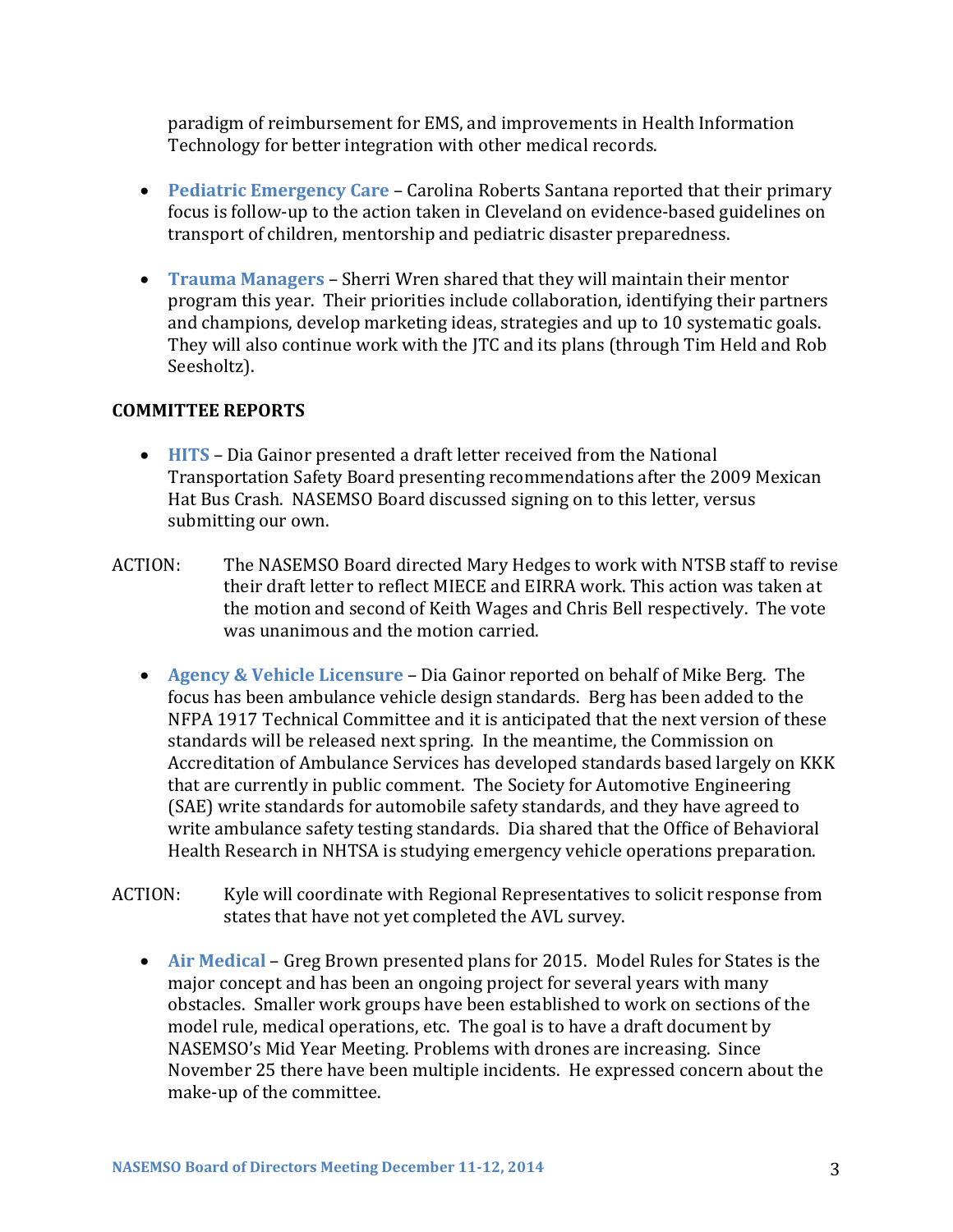- ACTION: After the next Board call, a teleconference for all committee and council chairs will be organized to facilitate collaboration among the committees. Keith Wages will chair the 30-minute discussion.
	- **Communications** Kevin McGinnis spoke about use of smart devices and Automatic Crash Notification in EMS response. Paul Patrick asked Board members to help state EMS director colleagues be aware of state consultations to assist the governor in deciding whether to opt in or out of the FirstNet and 700 Mghz system.
	- **Rural EMS** Tom Nehring circulated the "save the date" flyer for the May 5-6 National Rural EMS Conference in Cheyenne, WY and thanked NASEMSO for the pledge of \$5,000 to support the event. He reported that there is quite a bit of FLEX funding available in particular for leadership traning focusing on trauma, stroke and STEMI. Rachael Alter mentioned the concern about ground firefighters not being able to communicate with helicopters as a particular danger with wildfire.
	- **Government Information** Paul Patrick noted that we must mine our membership for relationships that can be used to promote EMS interests politically. Jim DeTienne noted that they are rebuilding this committee to become a group that can advocate, as an arm of NASEMSO.
	- **MIH/CP** Kevin McGinnis reported that they are following up with the states that have not yet responded to the survey participation request. He noted priorities including common definition of terms, training/education/data standards, and model regulations/guidelines.
	- **Domestic Preparedness** Kathy Robinson reported on behalf of Joe Schmider. Key activities include information-sharing, reviewing and commenting on documents. They maintain a state emergency contact list.

#### **FEDERAL PARTNER HIGHLIGHTS**

- **HHS Assistant Secretary of Preparedness & Response** Dr. Gregg Margolis shared that the Emergency Care Coordination Center let two contracts recently. One is with ACEP to look at describing the acute care capabilities of emergency departments. The other is with George Washington University. They also let a contract on November 28 on Ebola patient transportation. He briefed the group on current priority areas and profusely thanked state EMS officials for their help with Ebola preparedness reporting.
- **DHS Office of Health Affairs** Rick Patrick assured that they want to work with NASEMSO both contractually and on a stakeholder basis. He offered to help board members get DHS security clearance that would afford the ability to access fusion center information. Applicants must attend a briefing before getting an application. Rick offered to help set this up in conjunction with a NASEMSO gathering such as the Mid Year Meeting.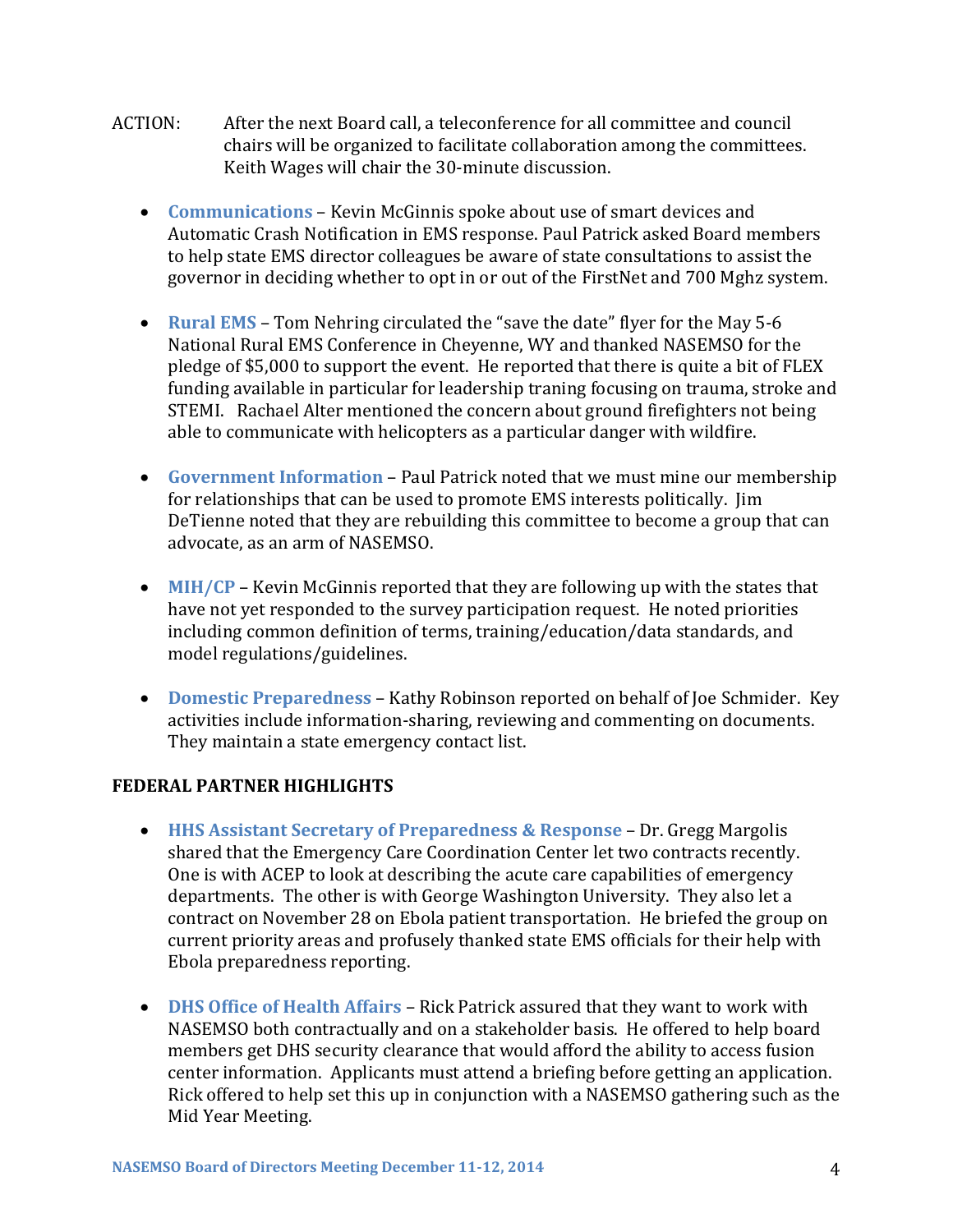- **HHS HRSA Emergency Medical Services for Children** in response to the query about "what NASEMSO is doing right, and where can we improve," George Gentile gave feedback "you're doing everything right." He suggested that his staff can engage with the Data Managers Council in their pursuits this year. George announced that he intends to pilot a regional meetings series this year. He is after best practices to help generate a focus where funding goes for targeted issues funding. He acknowledged the role of pediatrics in trauma.
- **DOT NHTSA Office of Emergency Medical Services** Drew Dawson commended NASEMSO and its staff for their tremendous effort this year. He recognized particularly the additional workload taken on to support Ebola preparedness work, and noted that it requires a shift in fulfillment of other work in the cooperative agreements. He suggested that the Board should consider taking on fewer tasks and activities with the next year's cooperative agreement proposal.

Drew presented background on recommendations formulated a few years ago to produce an action plan to improve emergency vehicle operator training. He shared that Dunlap & Associates, which wrote the first national standard curriculum, needs contact information for each state EMS office to conduct a telephone interview. They also need a list of EMS agencies.

Drew reported that they received over 100 applicants to serve on NEMSAC.

#### **NASEMSO PROJECT REPORTS**

Staff presented a detailed overview of each of the NASEMSO projects and deliverables undertaken in Support for National and State EMS Programs (CAP-1); Education Agenda Implementation (CAP-5); Military to Civilian EMS Transition (CAP-6); EMS Performance Measures (CAP-7); Evidence Based Guidelines (CAP-X).

The group reviewed surveys and monographs to be produced in 2015.

ACTION: Susan McHenry requested the scope of work for Year 5 of CAP-1 no later than January 15, noting "the fewer changes the better."

Dave Bryson announced that this current year is the final year for CAP-5, the Education Agenda Implementation project. He reminded that the CAPs-6 and -7 are fully funded for multi-year activity.

*The Board recessed on Thursday at 4:29 pm and reconvened on Friday at 8:00 am.*

#### **ASMI SERVICES & ANNUAL EVALUATION**

Paul Patrick indicated that ASMI has asked permission to provide services such as conducting an assessment of emergency care response. Kathy Robinson provided background on a current opportunity to assist a military installation that has approached ASMI personnel. Kevin McGinnis explained that from time-to-time, states and other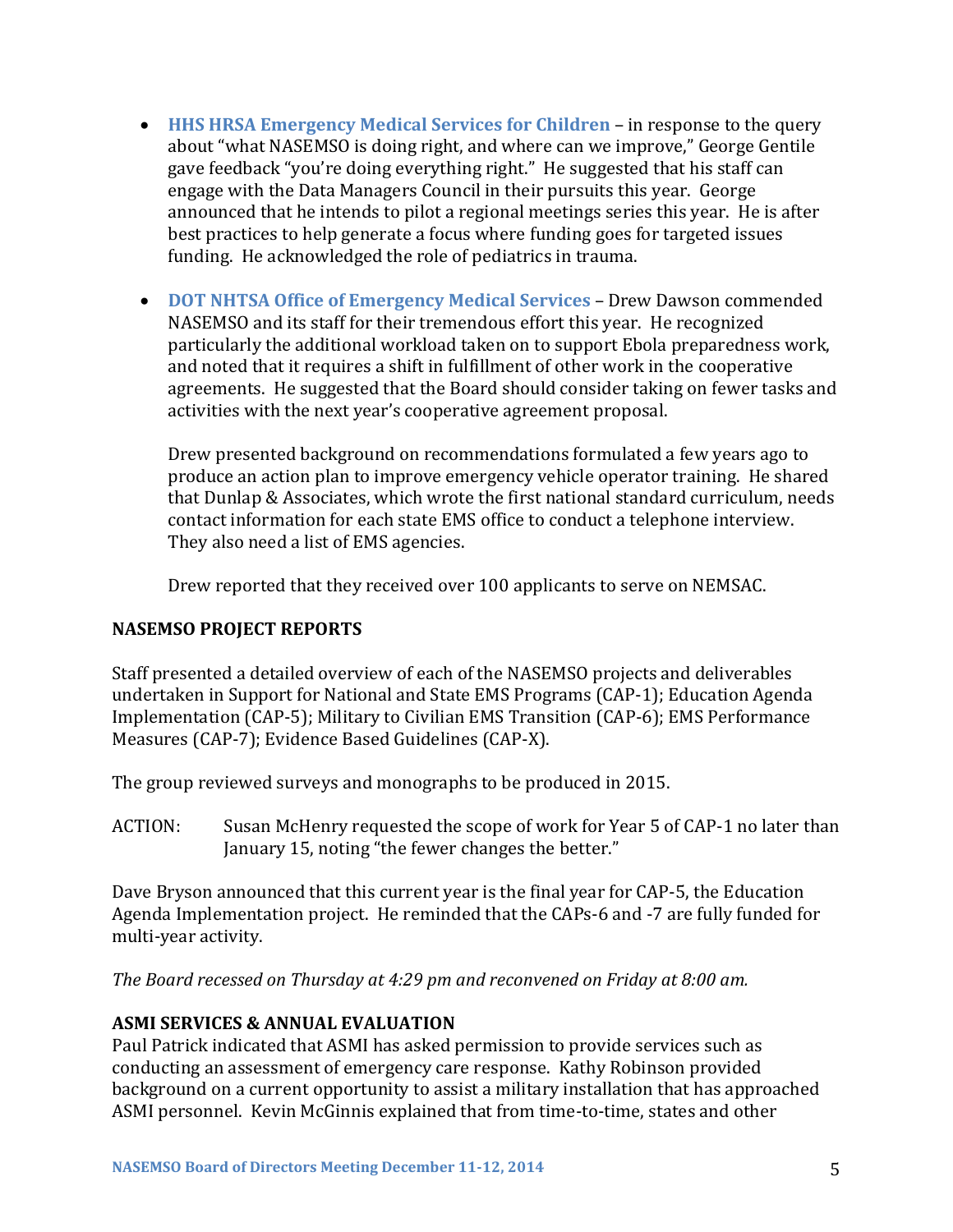agencies approach ASMI personnel for paid speaking engagements beyond the scope of services provided to all states.

Paul Patrick recently recommended that a healthcare preparedness coalition approach ASMI for management services and conference production. Beth Armstrong stated that ASMI's practice is to approach the leadership of current clients to ensure there is no objection to such business development.

ACTION: There were no objections to ASMI providing these services.

Beth Armstrong reminded the Board that as part of ASMI's accreditation as an association management company under an ANSI standard, she recommends that NASEMSO evaluate services annually. In October, the Board decided it will do this for 2014 by executive session during this Board Retreat.

*Staff was excused from the room at 8:10 am and the Board went into executive session until 8:45 am.*

Paul Patrick summarized discussion – suggestions were made for improvement as well as areas of outstanding service and he will provide detailed feedback to ASMI.

ACTION: Keith Wages moved, seconded by Peter Taillac to task the Executive Committee to work on renewing the management agreement. The vote was unanimous and the motion carried.

#### **NASEMSO ANNUAL MEETING**

Keith Wages summarized current concerns about the timing of NASEMSO's current Annual Meeting in the fall including federal partner ability to travel.

| <b>CURRENT</b> | Mid         | <b>Annual</b> |
|----------------|-------------|---------------|
| 2015           | San Antonio | Louisville    |
| 2016           | <b>TBD</b>  | Albuquerque   |
| 2017           | TRD         | New Orleans   |

| <b>PROPOSED</b> | <b>Spring</b>            | Fall                                                                                                       |
|-----------------|--------------------------|------------------------------------------------------------------------------------------------------------|
| 2015            | San Antonio              | Louisville<br>Elect treasurer                                                                              |
| 2016<br>West    | <b>TBD</b><br>(mid-year) | Albuquerque<br>(annual business + exhibits)<br>Paul pass gavel to Keith;<br>Elect secretary and Prez-elect |
| 2017            | TBD                      | OK City                                                                                                    |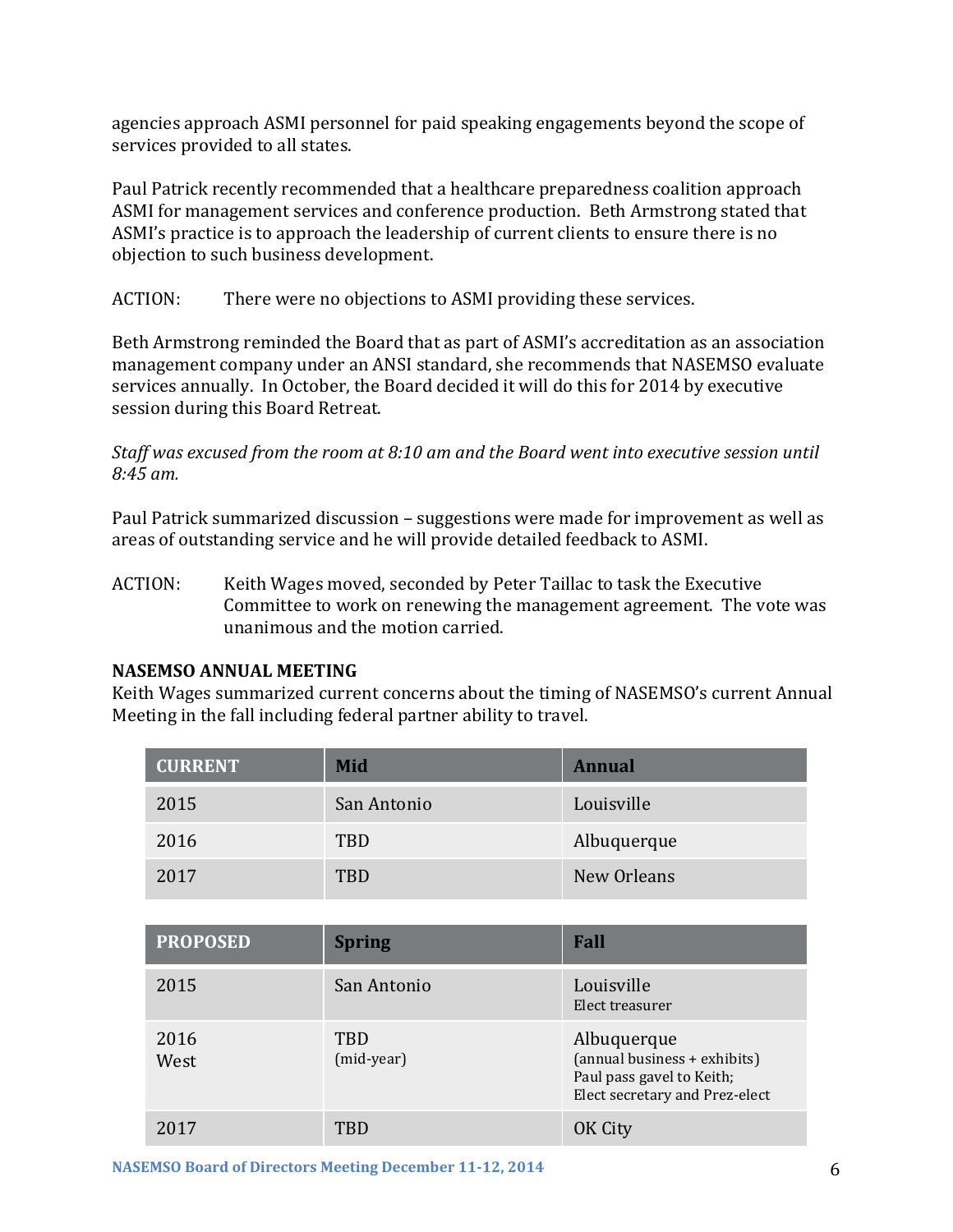|      | (mid-year)                                                                                              | (mini - business + exhibits) |
|------|---------------------------------------------------------------------------------------------------------|------------------------------|
| 2018 | New Orleans<br>(annual business + exhibits)<br>Elect treasurer                                          | <b>TBD</b>                   |
| 2019 | <b>TBD</b><br>(annual business + exhibits)<br>Keith pass gavel / elect<br>president-elect and secretary |                              |

Considerations: councils could decide at which meeting they would meet; states could bid to host Spring Meeting or Fall Meeting; designate one as the "primary" gathering in order to attract exhibitors. In Louisville, the treasurer is elected. In Albuquerque, elections would occur for president-elect and secretary. It was noted that Keith would get a gavel with an extended stem based on the above time-frame.

The program committee should brainstorm ways to shorten duration of "Annual Meeting." The Board liked conducting the business meeting on Thursday, with additional sessions on Friday morning.

ACTION: Alisa Williams moved, seconded by Keith Wages to rename the events as the NASEMSO Spring Meeting and the NASEMSO Fall Meeting and implement the above plan. The Spring Meeting in 2018 would be the primary event including the annual business meeting and exhibits. The vote was unanimous and the motion passed.

#### **HOW TO USE NASEMSO ONLINE TOOLS**

Rachael Alter provided a tutorial session for NASEMSO leaders to update their own member records, to access distribution lists for councils and committees.

- ACTION: It was noted that HQ staff will continue to make DB changes and update records as needed; NASEMSO members are not *required* to make updates themselves.
- ACTION: The export option to email a council or committee roster should not generate a list of individual email addresses. It should feed to a group email address without the entire batch of addresses revealed.
- ACTION: The listserves need to continue to be available such as "DataManagers[List@nasemso.org](mailto:Lists@nasemso.org)" so that users don't need to go through the web site to access the lists.

It was noted that leaders can use the excel export option to pick and filter specific recipients. The Board expressed a preference to receive a "pick list" as a third option under "Choose the people that you want to be included in the export or email."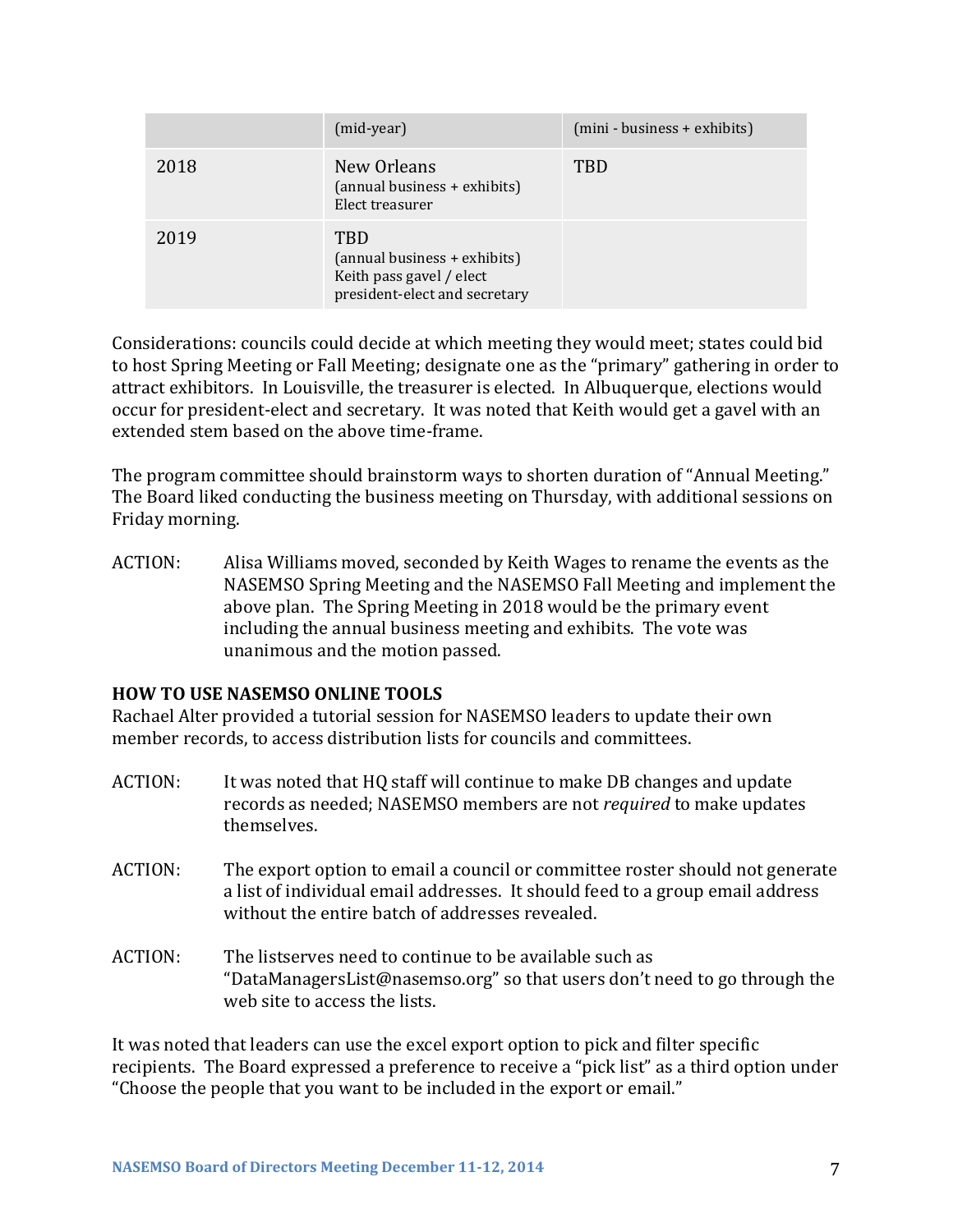ACTION: Staff will investigate whether the system can be programmed to offer a third option to pull up the entire roster and allow the user to choose selected recipients. Improvements will continue to be made.

# **OTHER BUSINESS**

- **NASEMSO Activities** Jim DeTienne shared thoughts on activities that the Association should undertake including:
	- o assist the Data Managers with NEMSIS 3.0 implementation;
	- o update the National EMS Assessment profile;
	- o help AVL with vehicle safety standards;
	- o implement REPLICA;
	- o advance air medical model guidelines / regulations;
	- o determine what advocacy efforts NASEMSO will undertake;
	- o produce a NASEMSO Annual Report;
	- o address EMS workforce issues as part of community resiliency discussion (Tom Nehring indicated that the Rural EMS Committee will make this a top priority).
- **REPLICA** Dia Gainor planted the beginning of a thought process for Board members. We will be developing a business plan for the REPLICA Commission. Once the 10th state has enacted the law (3 have already filed LA KS VA), a quasigovernmental entity will exist that needs administration. NASEMSO will need to decide how and where to create that body. Funding is essential from a source other than from the states themselves. The lesson learned from the nurse licensure compact administration. The states that enact the law become the parliament. They all occupy one seat-one vote. A chair will be elected from among the seats. The nurses inadvertently viewed this body as a new council or committee. A negative ramification is that this could become a place of division for the association. It became prudent to separate the organizational structure.
- **NASEMSO Facilitation of REPLICA Introduction to State Legislatures** it was agreed that NASEMSO staff can initiate this upon request of state directors. The Association can be creative with arrangements to fund travel if needed for in-person dialogue.
- **Trauma Managers Council** Wayne Denny suggested the council add stroke and STEMI to the issues they address, and change the name to "Acute Care Council" or "Time-Sensitive Emergency Systems Council."
- ACTION: Each region will discuss the idea during their regional meetings and report back for Board discussion during the Mid-Year Meeting.
	- **EMS Field Bill** Dia and Paul intend to visit with NAEMT staff on directions and plans for this effort.